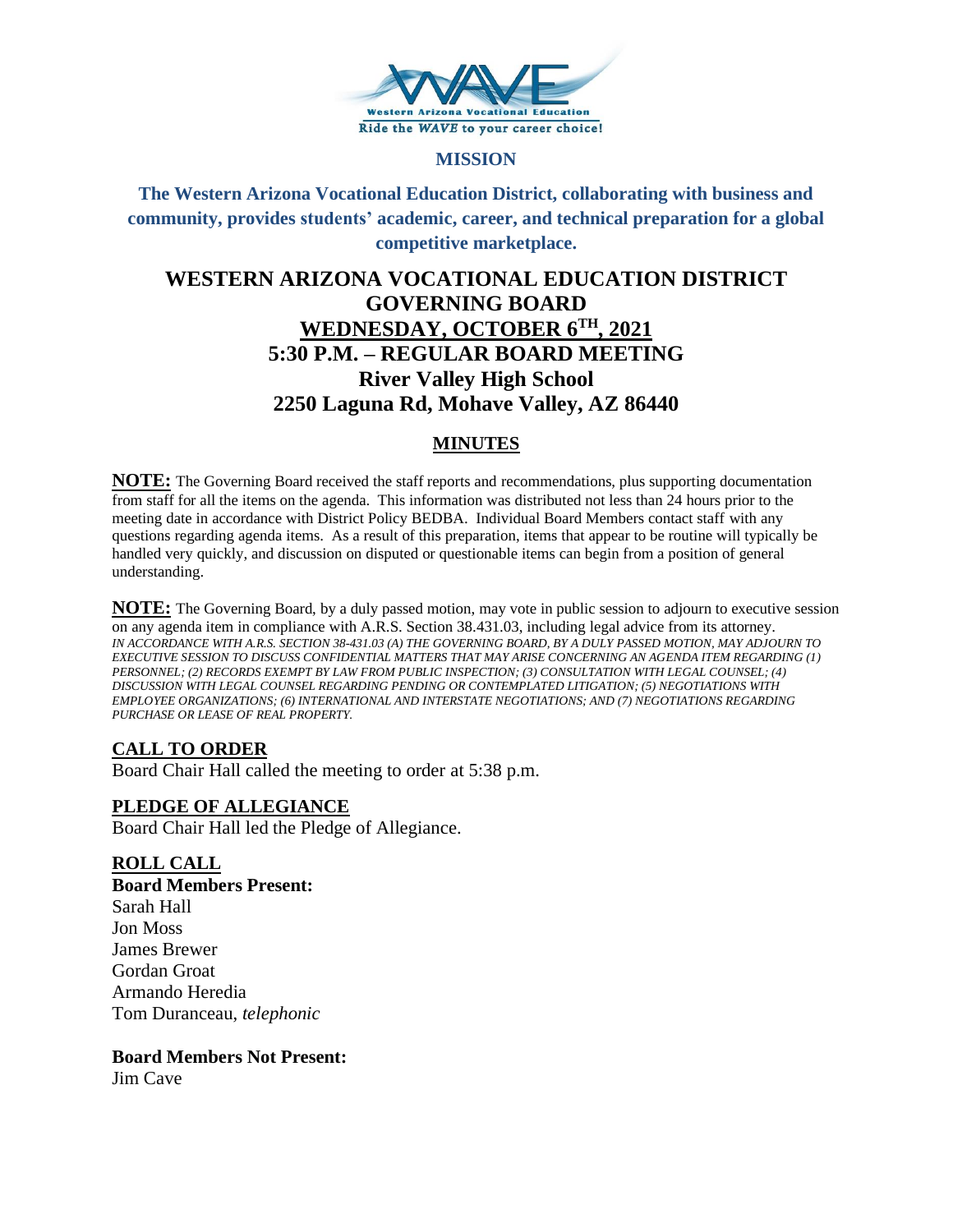#### REGULAR MEETING MINUTES CONSERVERSE CONSERVERSE CONSERVERSE October 6, 2021 WAVE GOVERNING BOARD **PAGE 2**

**Others present:** Superintendent West, Bev Goolsby, Gina Covert, Scarlett Vargas, Kim Santangelo

**CALL TO THE PUBLIC**

None.

**AGENDA MODIFICATIONS**

None.

## **WAIVER MOTION:**

**Motion**: Board Member Moss made a motion to waive the reading in full resolutions presented for adoption at this meeting. Board Member Heredia seconded the motion. **Vote:** A vote was taken on the motion. AYES: Groat, Duranceau, Heredia, Brewer, Hall, Moss. NAYES: None. **MOTION CARRIED.**

#### **SUPERINTENDENTS REPORT**

Superintendent West reviewed her monthly events to include district operations, travel and legislative updates.

## **CTE DIRECTOR REPORTS**

As included in the Board packet.

## **GOVERNING BOARD MEMBER REPORTS**

Board Member Heredia attended the LaPaz County ASBA Meeting.

Board Member Brewer attended the ASBA Law Conference and Delegate Assembly noting it was a great conference and thanked the Board for allowing him to attend.

Board Member Duranceau reviewed the University of Arizona medical report that indicates they are desperate for employees due to the shortages of workers in healthcare. He added that the Marana School Board had a recall due to the pandemic and that there is a danger of Board member and teacher burn out due to the current political climate. He also congratulated Mrs. Desper on her award and thanked MALC District for their report this month.

## **ITEMS TO BE WITHDRAWN FROM CONSENT AGENDA**

None.

## **CONSENT AGENDA**

- **1. Approve WAVE District operating expense vouchers and payroll vouchers.**
- **2. Discussion and possible action to approve the minutes of the September 1st, 2021 Regular Board Meeting.**

**Motion**: Board Member Groat made a motion to approve district operating expense and payroll vouchers. Board Member Moss seconded the motion.

**Vote:** A vote was taken on the motion. AYES: Hall, Moss, Duranceau, Groat, Heredia, Brewer. NAYES: None. **MOTION CARRIED.**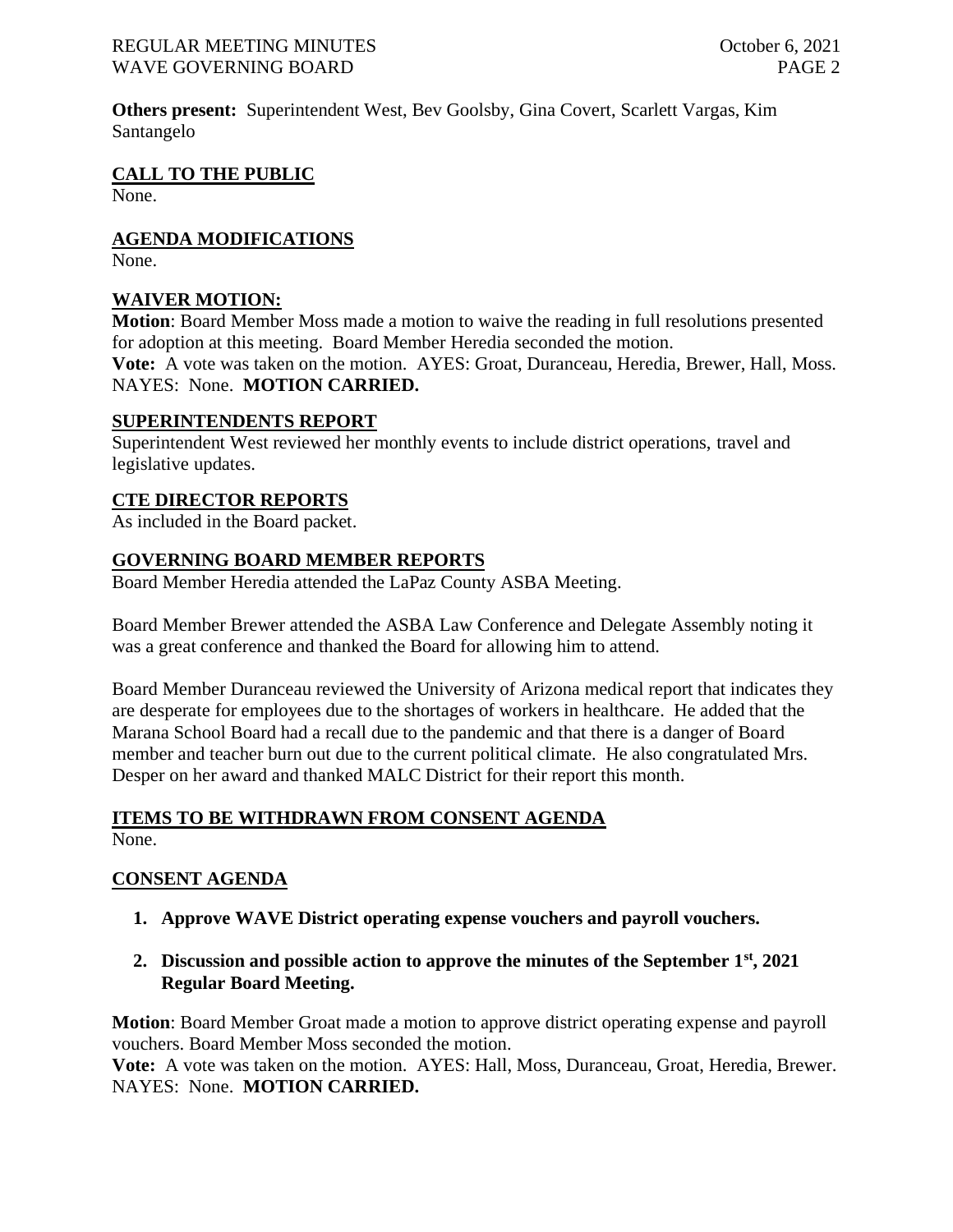## **OLD BUSINESS**

**3. Discussion and possible action on items relating to school closures, Board meetings, school reopening and COVID19 pandemic related issues to include but not limited to:**

Superintendent West noted our ADM has increased and Ms. Santangelo is in the process of getting the MCC students in the system so we will see another increase once that is complete. She also updated the Board on the most recent discussion regarding the federal funding Governor Ducey had allocated. It was contingent on no mask policies and according to the federal government does not meet the funding criteria. Supt. West is waiting to see if there will be any impact to the funding we were set to receive.

## **4. Discussion and information on WAVE Governing Board redistricting. Information Only.**

The group involved in redistricting met with the consultant in mid-September to discuss the plan moving forward. Supt. West presented the most current information which included the legislative extensions for Board of Supervisor boundaries, census undercounting and concerns about WAVE being in two different counties. The consultant is not anticipating many changes in our area since we have not seen a large population increase. As more information develops, Supt West will keep the Board apprised.

#### **NEW BUSINESS**

## **5. Discussion and possible action to approve the Dual Enrollment IGA between Mohave Community College and WAVE.**

Superintendent West provided a brief overview of the document and noted both entities had their legal teams review the document.

**Motion**: Board Member Duranceau made a motion to approve the Dual Enrollment IGA between Mohave Community College and WAVE, allowing modifications by the Superintendent if needed and advise the Board of any changes. Board Member Heredia seconded the motion. **Vote:** A vote was taken on the motion. AYES: Brewer, Hall, Moss, Duranceau, Heredia, Groat. NAYES: None. **MOTION CARRIED.**

## **6. Discussion and possible action to approve the district Classroom Site Fund Plan (301 Plan).**

Superintendent West provided an overview of the document along with the most recent changes to the Classroom Site Fund statute. She explained the process of working with teachers/staff, creating the plan, and the rationale for the goals as well how support services were included due to the new provisions in statute.

**Motion**: Board Member Moss made a motion to approve the Classroom Site Fund Plan for the 2021-2022 School Year as presented. Board Member Brewer seconded the motion. **Vote:** A vote was taken on the motion. AYES: Groat, Hall, Moss, Duranceau, Brewer, Heredia. NAYES: None. **MOTION CARRIED.**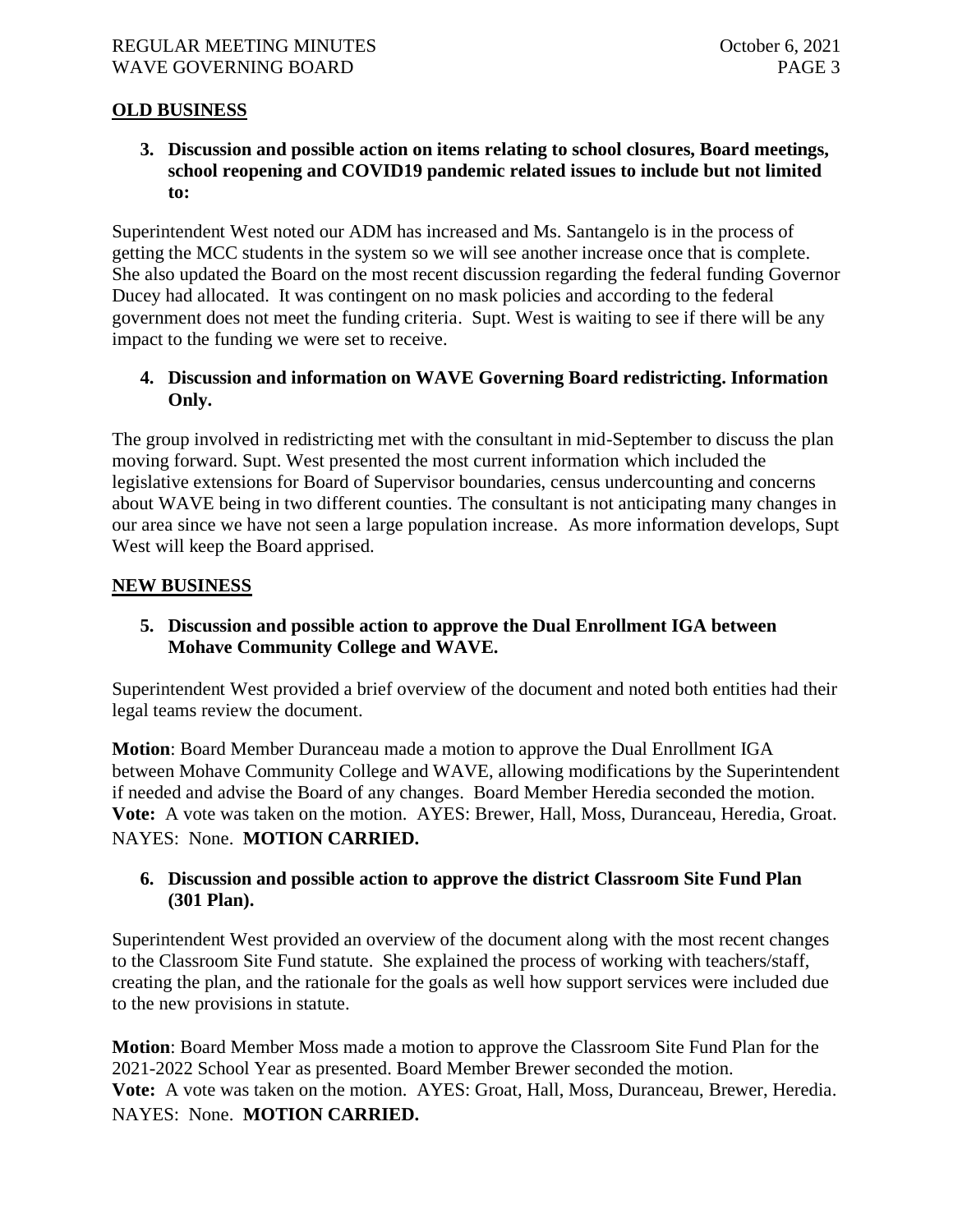## **7. Discussion and possible action to approve the District's FY21 Annual Financial Report (AFR).**

This is a historical report of what has happened financially in our district for the previous year.

**Motion**: Board Member Moss made a motion to approve the FY21 Annual Financial Report as presented. Board Member Heredia seconded the motion.

**Vote:** A vote was taken on the motion. AYES: Moss, Hall, Duranceau, Brewer, Heredia, Groat. NAYES: None. **MOTION CARRIED.**

## **8. Discussion and possible action to approve the WAVE Central Campus list of proposed fundraisers for the 2021-2022 school year.**

The Superintendent reviewed for the Board the process for approving student activity fundraisers along with the differences between student activities funds and other funds.

**Motion**: Board Member Heredia made a motion to approve as presented. Board Member Groat seconded the motion.

**Vote:** A vote was taken on the motion. AYES: Moss, Heredia, Groat, Hall, Duranceau, Brewer. NAYES: None. **MOTION CARRIED.**

## **9. Discussion and possible action on bylaw change proposal from the Arizona School Boards Association.**

The Arizona School Boards Association (ASBA) is asking for a bylaw change that would add a seat to the ASBA Board of Directors and designate a representative for both the Hispanic and Native American Indian groups instead of the combined seat that is currently in place and alternates between the groups served every two years. It also provides the opportunity for the HNAIC to split into two groups in the future if its members choose to do so.

**Motion**: Board Member Duranceau made a motion to approve the proposed changes to the Hispanic Native American Indian Caucus ASBA Board of Directors as presented with Supt West voting on behalf of the Board. Board Member Heredia seconded the motion. **Vote:** A vote was taken on the motion. AYES: Hall, Duranceau, Brewer, Heredia, Groat, Moss. NAYES: None. **MOTION CARRIED.**

## **10. Discussion and possible action on Superintendent's evaluation.**

The Board was asked for direction on the Superintendent's evaluation. The Governing Board directed Supt. West to again use Google Forms or paper submission as requested with a deadline of November  $12<sup>th</sup>$  and an Executive Session at the December  $1<sup>st</sup>$  meeting.

## **11. Discussion and possible action on Governing Board Self Evaluation.**

The Board was asked for direction on the Governing Board Self Evaluation. The Governing Board directed Supt. West to again use Google Forms or paper submission as requested with a deadline of November  $12<sup>th</sup>$  to be presented at the December  $1<sup>st</sup>$  meeting for approval.